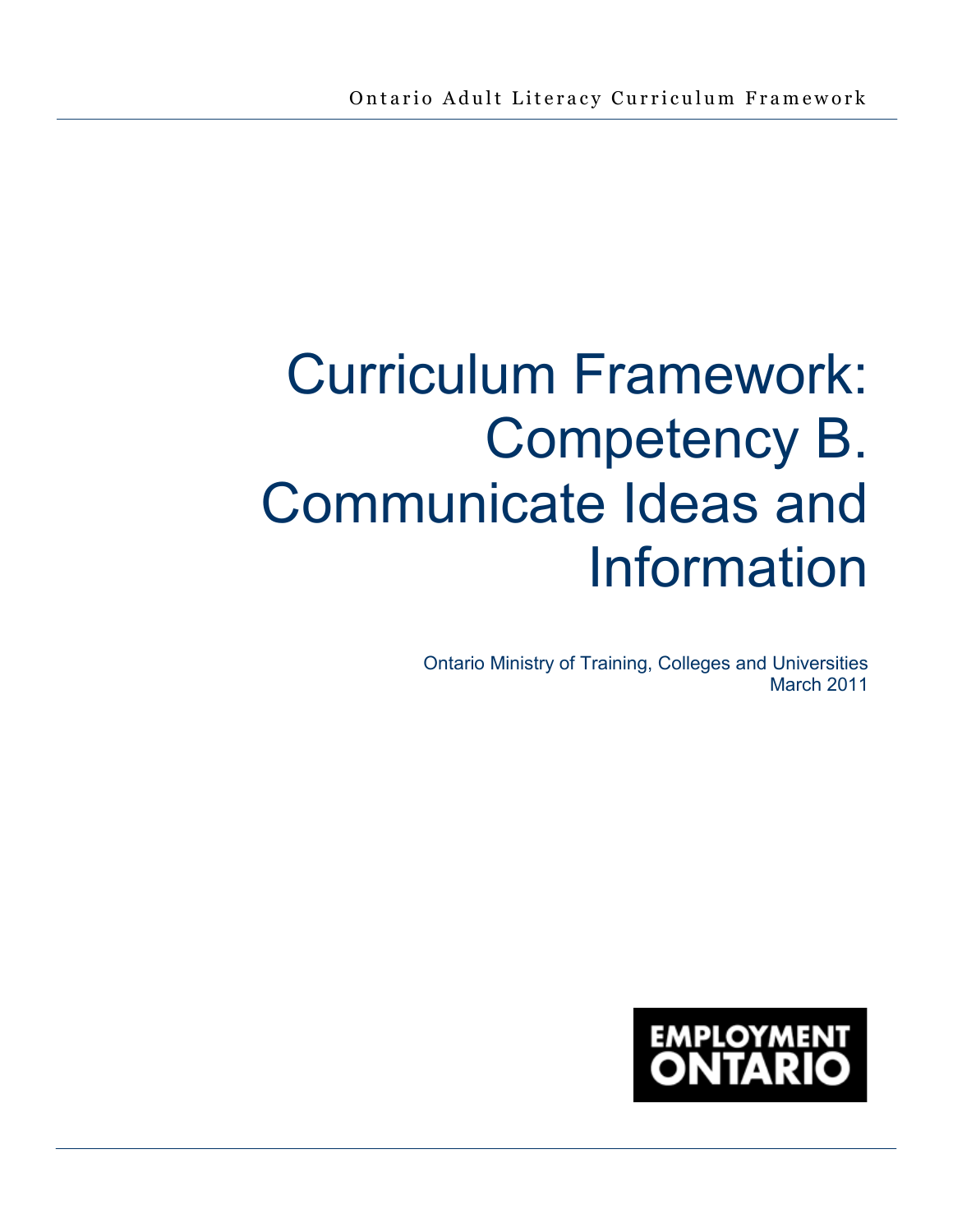

*B. Communicate Ideas and Information* comprises tasks that involve the different ways in which learners communicate. Learners need to be able to express themselves and to share ideas and information. This competency explores both verbal and written modes of communication. It also explores signed modes of communication, such as American Sign Language.

The competency *B. Communicate Ideas and Information* is organized into the following four task groups:

- B1. Interact with others
- B2. Write continuous text
- B3. Complete and create documents
- B4. Express oneself creatively

# **B1.** Interact with others

The tasks in this group examine the ways in which adults come together to exchange information, share opinions, and explain and discuss ideas. These tasks are distinct from those within competency *F. Engage with Others*, which are primarily about achieving shared goals and outcomes.

Typical examples of interacting with others include discussing opinions, presenting information, and explaining how to carry out tasks.

#### *Indicator Overview: Interact with others*

| Level 1 | Participate in brief interactions to exchange information with one other person                                          |
|---------|--------------------------------------------------------------------------------------------------------------------------|
| Level 2 | Initiate and maintain interactions with one or more persons to discuss, explain, or exchange<br>information and opinions |
| Level 3 | Initiate and maintain lengthier interactions with one or more persons on a range of topics                               |

# **B2.** Write continuous text

The tasks in this group focus on writing sentences and paragraphs, and involve producing both paperbased and computer-generated text. Tasks include those that are primarily functional, such as writing notes to convey information, and those aimed at expressing ideas, such as writing essays. Categorized by their various purposes, writing tasks within this group focus on, but are not limited to, generating instructional, descriptive, narrative, informational, and persuasive texts. Typical examples of writing continuous text include writing notes, emails, letters, reports, and essays.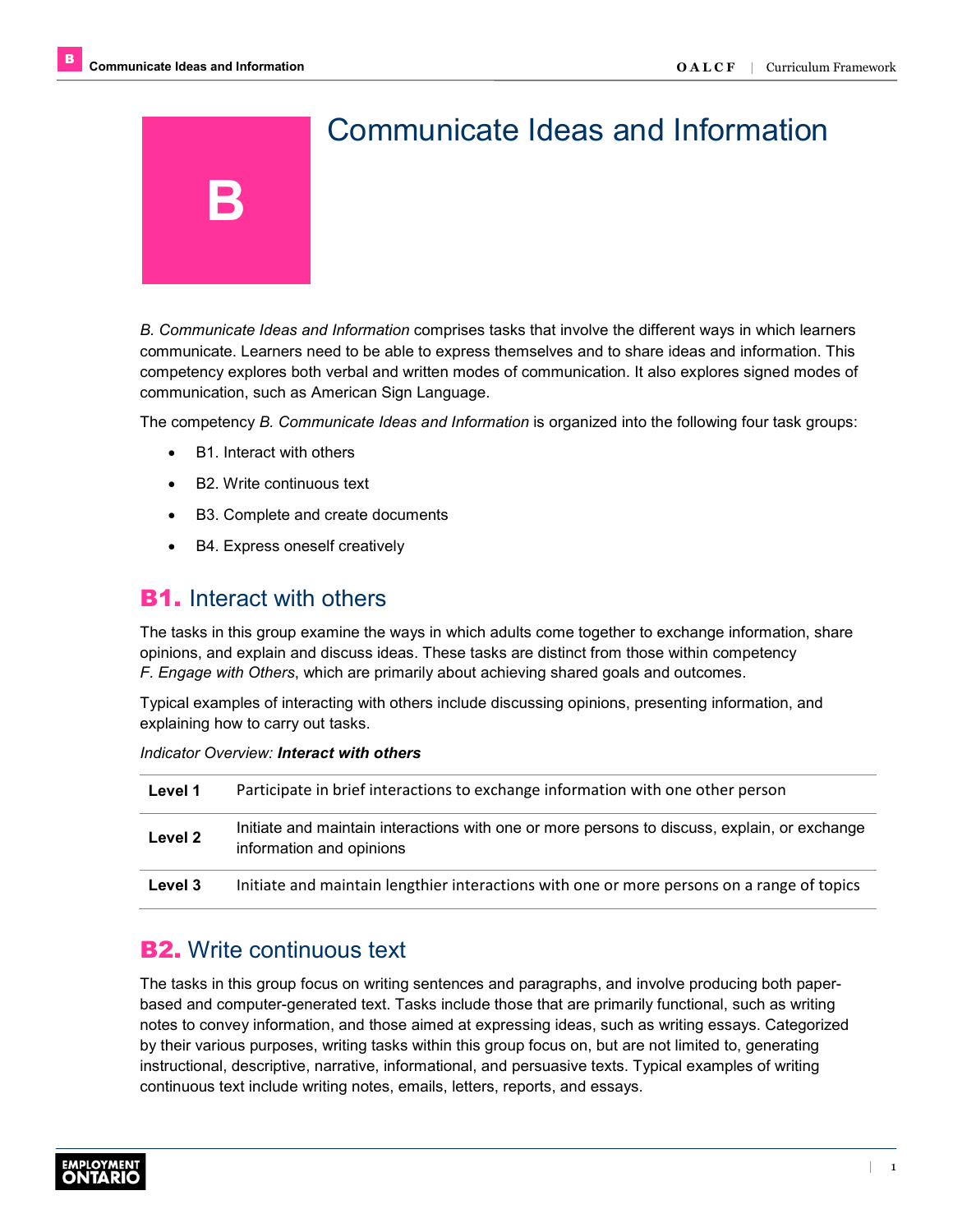Writing continuous text can also include entering sentences and paragraphs into documents. Tasks that involve producing text in fillable forms should be examined for their document use requirements within task group *B3. Complete and create documents.* Writing that is intended as self-expression, such as writing poetry and making journal entries, is captured within task group *B4. Express oneself creatively*.

#### *Indicator Overview: Write continuous text*

| Level 1 | Write brief texts to convey simple ideas and factual information |
|---------|------------------------------------------------------------------|
| Level 2 | Write texts to explain and describe information and ideas        |
| Level 3 | Write longer texts to present information, ideas, and opinions   |

# **B3.** Complete and create documents

Documents refer to material that is organized as non-continuous text and in which information is displayed using graphic elements. Documents make use of different formats and structures, and can include lists, tables, forms, diagrams, and maps.

Documents can be

- Matrix documents organized by using list structure, such as tables
- Graphic documents that provide a visual summary of quantitative information, such as circle graphs, bar charts, and line graphs
- Locative documents that show the location in space of persons, places, or things, such as maps, or that depict characteristics of different geographic regions, such as a population's characteristics
- Entry documents that require the reader to provide information
- Combination documents, each with two or more displays that must be interpreted together. For example, learners must read and understand map and graph legends to use maps and graphs.<sup>1</sup>

Typical examples of completing a document include filling out a form and entering information into a table. Examples of creating a document include generating a list and drawing a map or diagram.

Completing documents can entail producing continuous text. Tasks that involve writing sentences and paragraphs should be examined for their writing requirements within task group *B2. Write continuous text*.

Some document creation tasks have significant numeracy requirements; creating graphs and scale drawings are two such examples. In addition to appearing alongside other drawings in this task group, creating scale drawings can be found in *C3. Use measures.* The demands associated with creating graphs are captured in task group *C4. Manage data*.

<sup>1</sup> Murray, T.S., Clermont, Y., Binkley, M. (2005). *International Adult Literacy Survey. Measuring Adult Literacy and Life Skills: New Frameworks for Assessment.* Statistics Canada Catalogue 89-552-MIE, no.13.

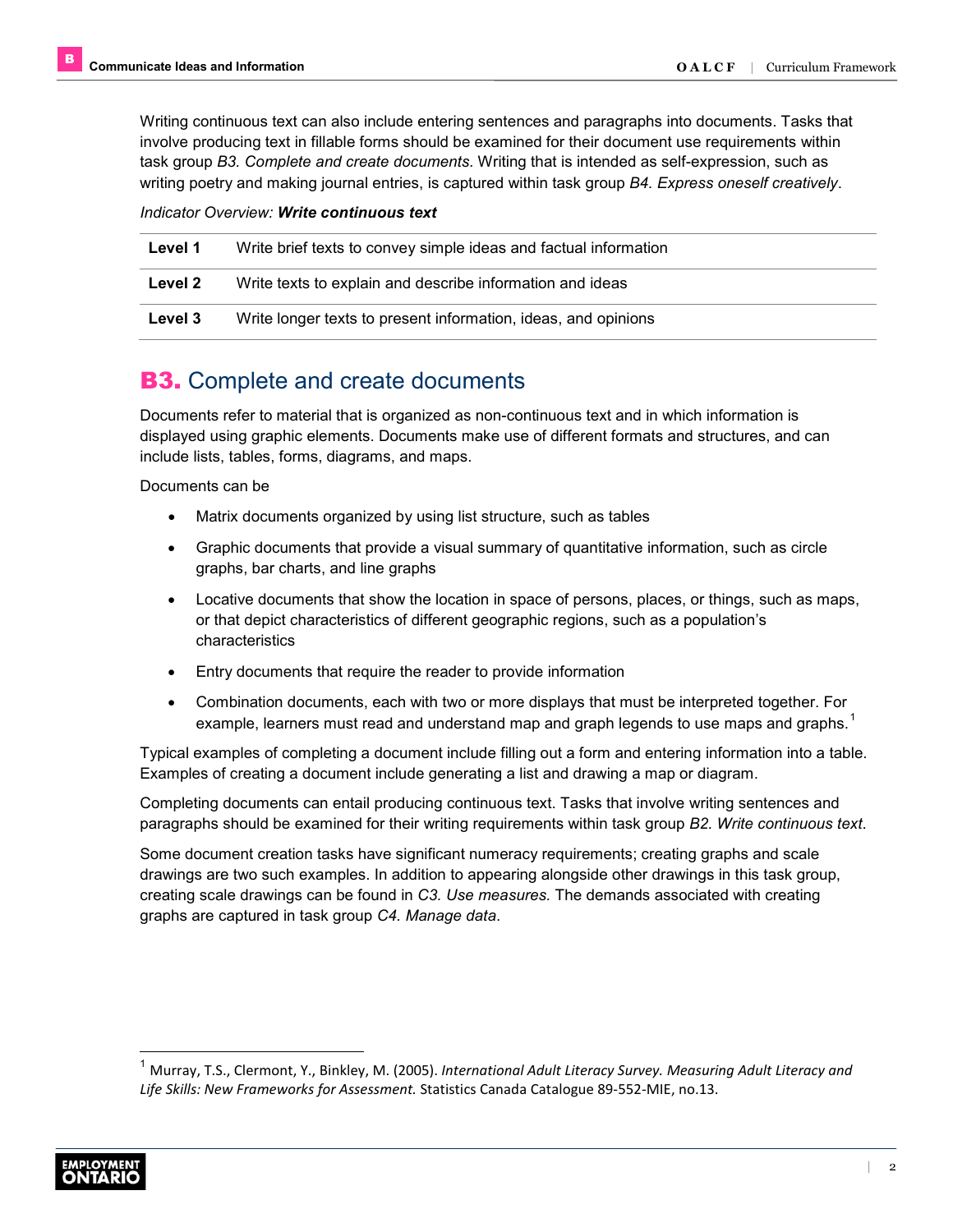#### *Indicator Overview: Complete and create documents*

| Level 1 | Make straightforward entries to complete very simple documents                       |
|---------|--------------------------------------------------------------------------------------|
|         | Create very simple documents to display and organize a limited amount of information |
| Level 2 | Use layout to determine where to make entries in simple documents                    |
|         | Create simple documents to sort, display, and organize information                   |
|         | Decide what, where, and how to enter information in somewhat complex documents       |
| Level 3 | Create more complex documents to sort, display, and organize information             |

# **B4.** Express oneself creatively

This task group encompasses both print and non-print communication that is intended primarily as a means of self-expression. Typical examples include maintaining personal blogs and journals, creating collages that depict personal goals, and relating stories and poems.

The tasks in this group are not rated for complexity, since personal and creative expression is appropriate for learners at all Levels.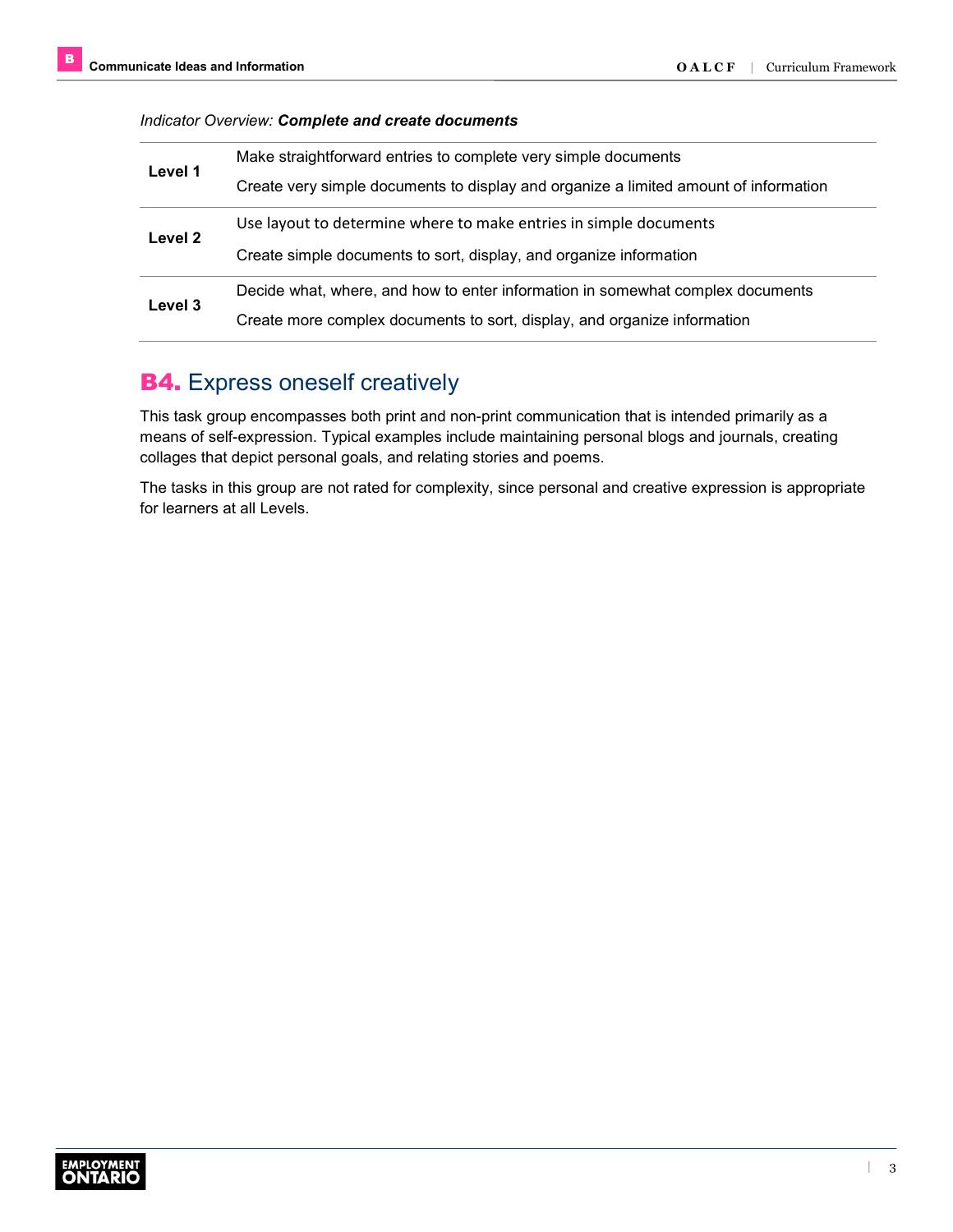**B1.1**

Competency B: **Communicate Ideas and Information**

Task Group B1:

**I** ask Group B1:<br>**Interact with others** Level 1

## At this level, learners:

Participate in brief interactions to exchange information with one other person

| <b>Performance Descriptors</b>                                                               | <b>Task Descriptors</b>                   | <b>Interaction Types:</b>            |
|----------------------------------------------------------------------------------------------|-------------------------------------------|--------------------------------------|
| The learner:                                                                                 | Scope of task is limited                  | Exchange<br>$\bullet$<br>information |
| Conveys information on familiar<br>topics                                                    | Involves one other person<br>Is brief     | Give instructions<br>$\bullet$       |
| Shows an awareness of factors such<br>as social, linguistic, and cultural                    | Addresses a familiar audience             | Provide<br>$\bullet$<br>directions   |
| differences that affect interactions in<br>brief exchanges with others                       | Contains concrete and familiar<br>content | State<br>$\bullet$<br>preferences    |
| Chooses appropriate language in                                                              | Has a highly explicit purpose             |                                      |
| exchanges with clearly defined<br>purposes                                                   | Is informal                               |                                      |
| Participates in short, simple<br>exchanges                                                   |                                           |                                      |
| Gives short, straightforward<br>instructions or directions                                   |                                           |                                      |
| Speaks or signs clearly in a focused<br>and organized way                                    |                                           |                                      |
| Repeats or questions to confirm<br>understanding                                             |                                           |                                      |
| Uses and interprets non-verbal cues<br>(e.g. body language, facial<br>expressions, gestures) |                                           |                                      |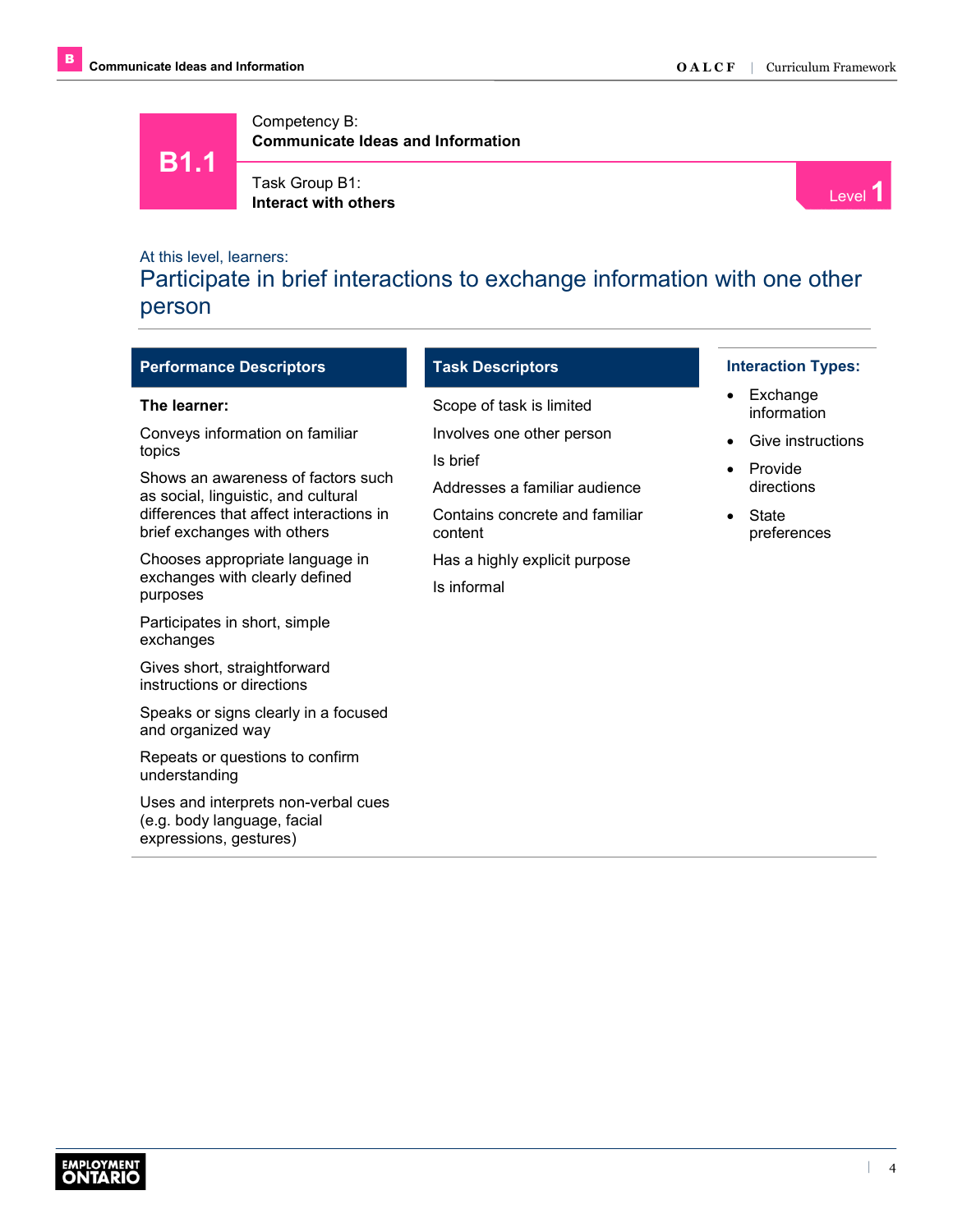| Examples of tasks learners can do at the end of Level 1:<br>Participate in brief interactions to exchange information with one other person |   |   |           |           |  |
|---------------------------------------------------------------------------------------------------------------------------------------------|---|---|-----------|-----------|--|
| <b>Tasks</b>                                                                                                                                | Е | A | <b>SS</b> | <b>PS</b> |  |
| Ask for directions to a supplier                                                                                                            |   |   |           |           |  |
| Make an appointment                                                                                                                         |   |   |           |           |  |
| Relate a personal experience during a conversation                                                                                          |   |   |           |           |  |
| Explain how to use a photocopier                                                                                                            |   |   |           |           |  |
| Describe a routine task                                                                                                                     |   |   |           |           |  |
| State a food preference when ordering in a restaurant                                                                                       |   |   |           |           |  |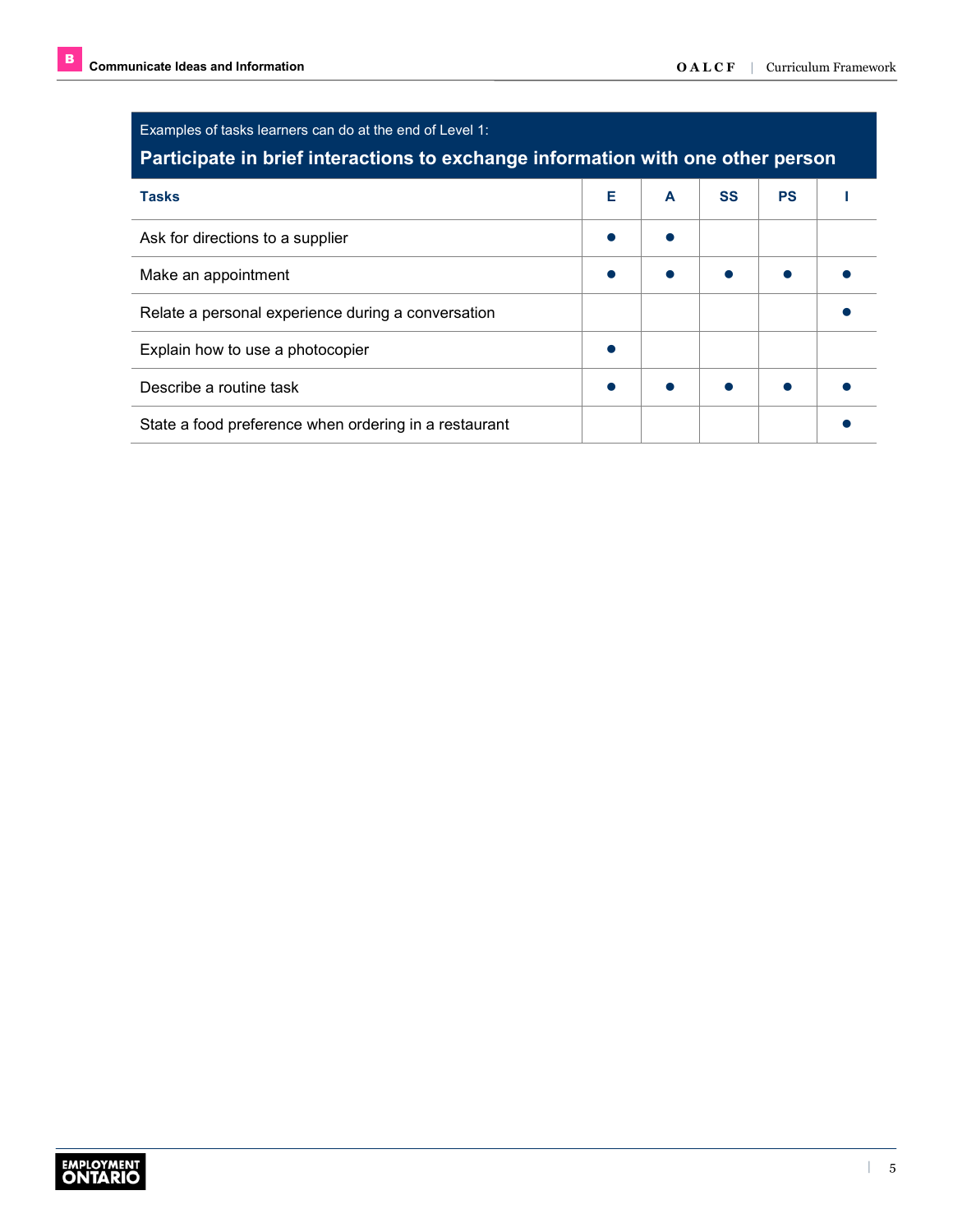

Task Group B1: **I** ask Group B1:<br>**Interact with others** Level 2



## At this level, learners:

Initiate and maintain interactions with one or more persons to discuss, explain, or exchange information and opinions

| <b>Performance Descriptors</b>                                                               | <b>Task Descriptors</b>                                              | <b>Interaction Types:</b>      |
|----------------------------------------------------------------------------------------------|----------------------------------------------------------------------|--------------------------------|
| The learner:                                                                                 | Scope of task is clearly defined                                     | Share ideas and<br>information |
| Shows an awareness of factors that                                                           | Involves one or more persons                                         | Exchange                       |
| affect interactions, such as<br>differences in opinions and ideas,                           | Can vary in length                                                   | opinions                       |
| and social, linguistic, and cultural<br>differences                                          | Addresses a familiar or unfamiliar<br>audience                       | Explain and<br>discuss ideas   |
| Demonstrates some ability to use<br>tone appropriately                                       | May include unfamiliar elements (e.g.<br>vocabulary, context, topic) |                                |
| Uses strategies to maintain                                                                  | Has a clear, well-defined purpose                                    |                                |
| communication, such as encouraging<br>responses from others and asking<br>questions          | Is informal                                                          |                                |
| Speaks or signs clearly in a focused<br>and organized way                                    |                                                                      |                                |
| Rephrases to confirm or increase<br>understanding                                            |                                                                      |                                |
| Uses and interprets non-verbal cues<br>(e.g. body language, facial<br>expressions, gestures) |                                                                      |                                |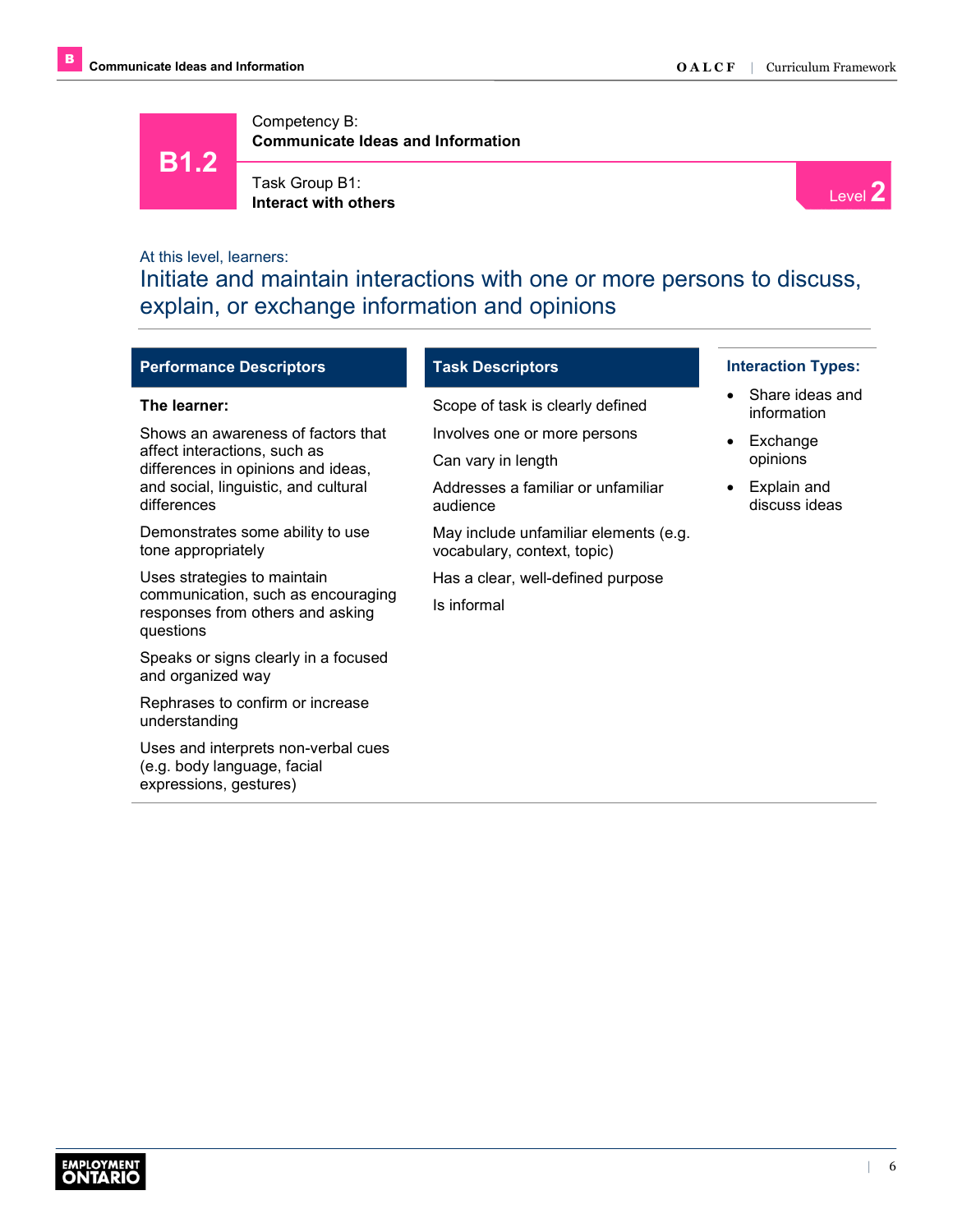Examples of tasks learners can do at the end of Level 2:

## **Initiate and maintain interactions with one or more persons to discuss, explain, or exchange information and opinions**

| $\frac{1}{2}$                                                                     |   |   |           |           |  |
|-----------------------------------------------------------------------------------|---|---|-----------|-----------|--|
| <b>Tasks</b>                                                                      | Е | A | <b>SS</b> | <b>PS</b> |  |
| Make a suggestion to improve the learning environment, and<br>provide a rationale |   |   |           |           |  |
| Brainstorm to generate solutions to a problem                                     |   |   |           |           |  |
| Discuss various approaches to a project and express opinions                      |   |   |           |           |  |
| Share an opinion about the outcomes of a recent election                          |   |   |           |           |  |
| Explain safety procedures to a co-worker, and answer<br>questions                 |   |   |           |           |  |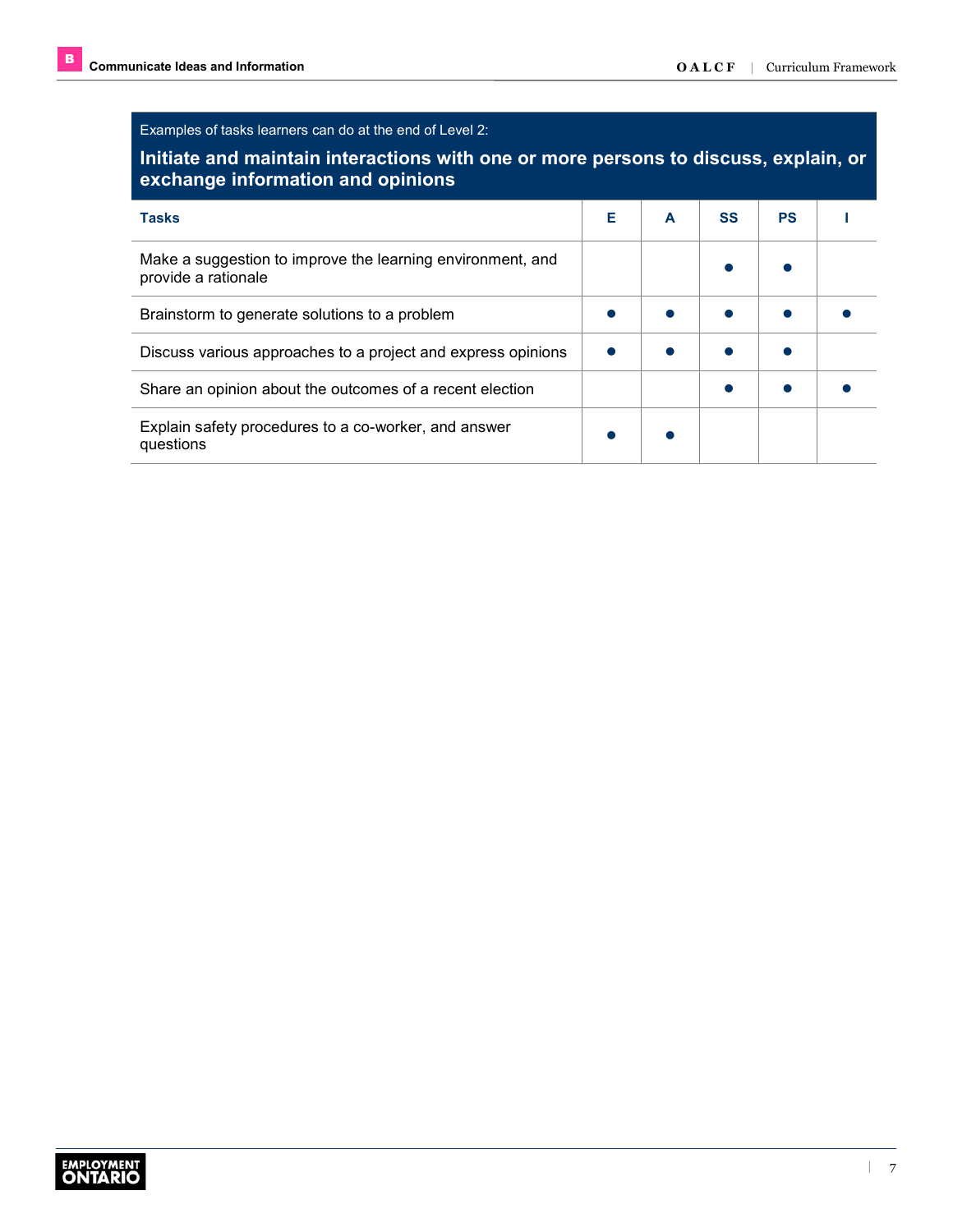**B1.3**

Competency B: **Communicate Ideas and Information**

Task Group B1: **Interact with others**



## At this level, learners:

expressions, gestures)

Initiate and maintain lengthier interactions with one or more persons on a range of topics

| <b>Performance Descriptors</b>                                                                                                                            | <b>Task Descriptors</b>                                                                                                | <b>Interaction Types:</b>                                     |
|-----------------------------------------------------------------------------------------------------------------------------------------------------------|------------------------------------------------------------------------------------------------------------------------|---------------------------------------------------------------|
| The learner:                                                                                                                                              | Scope of task may not be clearly<br>defined                                                                            | Share ideas and<br>information                                |
| Shows an awareness of factors that<br>affect interactions, such as<br>differences in opinion and ideas, and<br>social, linguistic, and cultural           | Involves one or more persons<br>Is longer in duration                                                                  | Exchange<br>$\bullet$<br>opinions<br>Explain and<br>$\bullet$ |
| differences<br>Manages unfamiliar elements (e.g.<br>vocabulary, context, topic) to<br>complete tasks                                                      | Addresses a familiar or unfamiliar<br>audience<br>May include unfamiliar elements (e.g.<br>vocabulary, context, topic) | discuss concepts<br>Give<br>$\bullet$<br>presentations        |
| Participates in lengthier exchanges<br>to problem solve and explore issues<br>Varies speed, tone, and emphasis to                                         | May require specialized vocabulary<br>Requires varied communication<br>approaches                                      | Participate in<br>$\bullet$<br>interviews                     |
| increase effectiveness of exchanges<br>Uses strategies to maintain<br>communication, such as encouraging<br>responses from others and asking<br>questions |                                                                                                                        |                                                               |
| Speaks or signs clearly in a focused<br>and organized way                                                                                                 |                                                                                                                        |                                                               |
| Chooses appropriate strategies to<br>check and increase understanding<br>Uses and interprets non-verbal cues<br>(e.g. body language, facial               |                                                                                                                        |                                                               |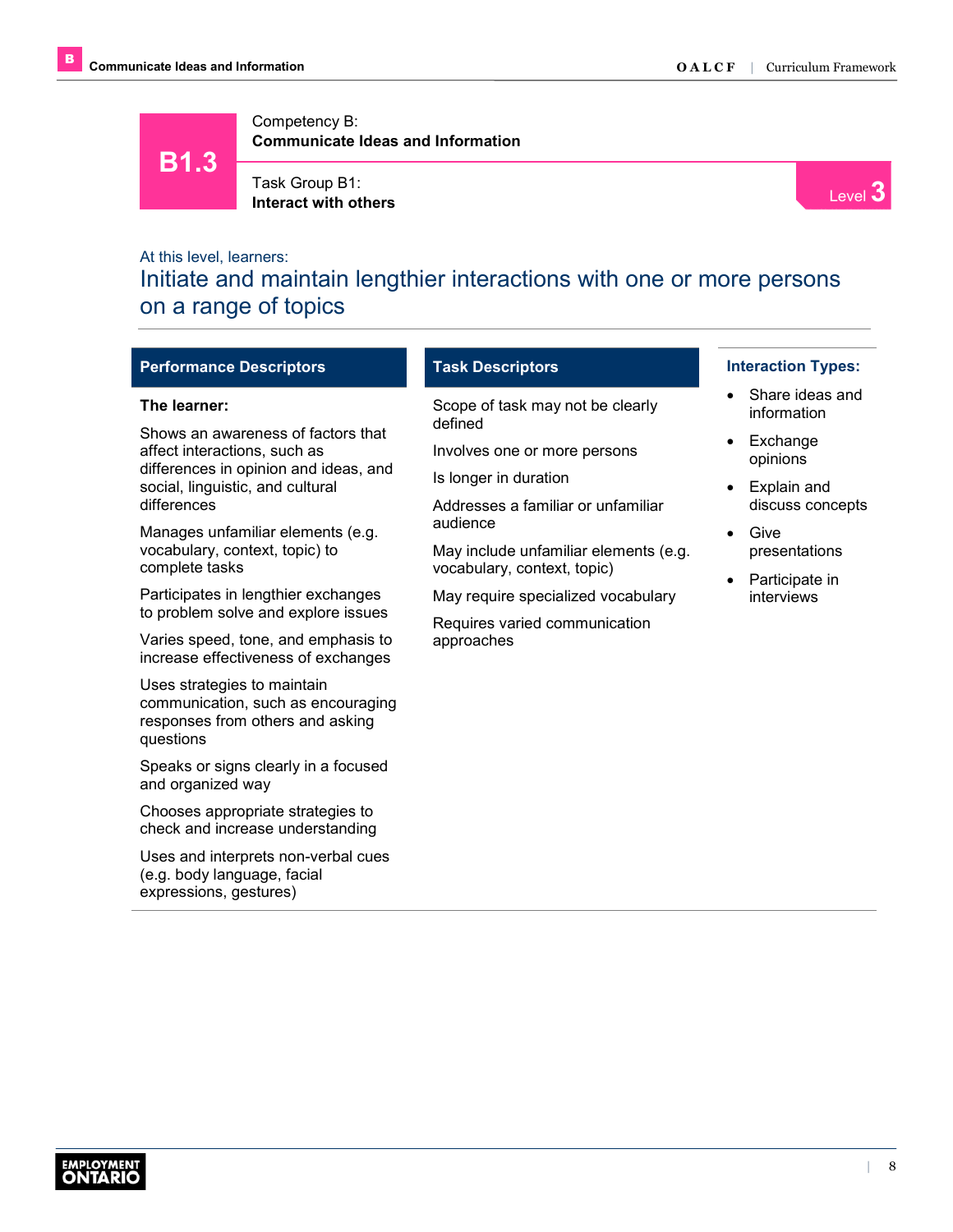Examples of tasks learners can do at the end of Level 3:

## **Initiate and maintain lengthier interactions with one or more persons on a range of topics**

| <b>Tasks</b>                                                                                  | Е | A | <b>SS</b> | <b>PS</b> |  |
|-----------------------------------------------------------------------------------------------|---|---|-----------|-----------|--|
| Participate in a job interview                                                                |   |   |           |           |  |
| Present project results to peers                                                              |   |   |           |           |  |
| Negotiate with a service provider to obtain a discount                                        |   |   |           |           |  |
| Discuss and support opinions in extended exchanges with<br>peers during an online course      |   |   |           |           |  |
| Explore concepts in an extended discussion about politics,<br>comparing and contrasting ideas |   |   |           |           |  |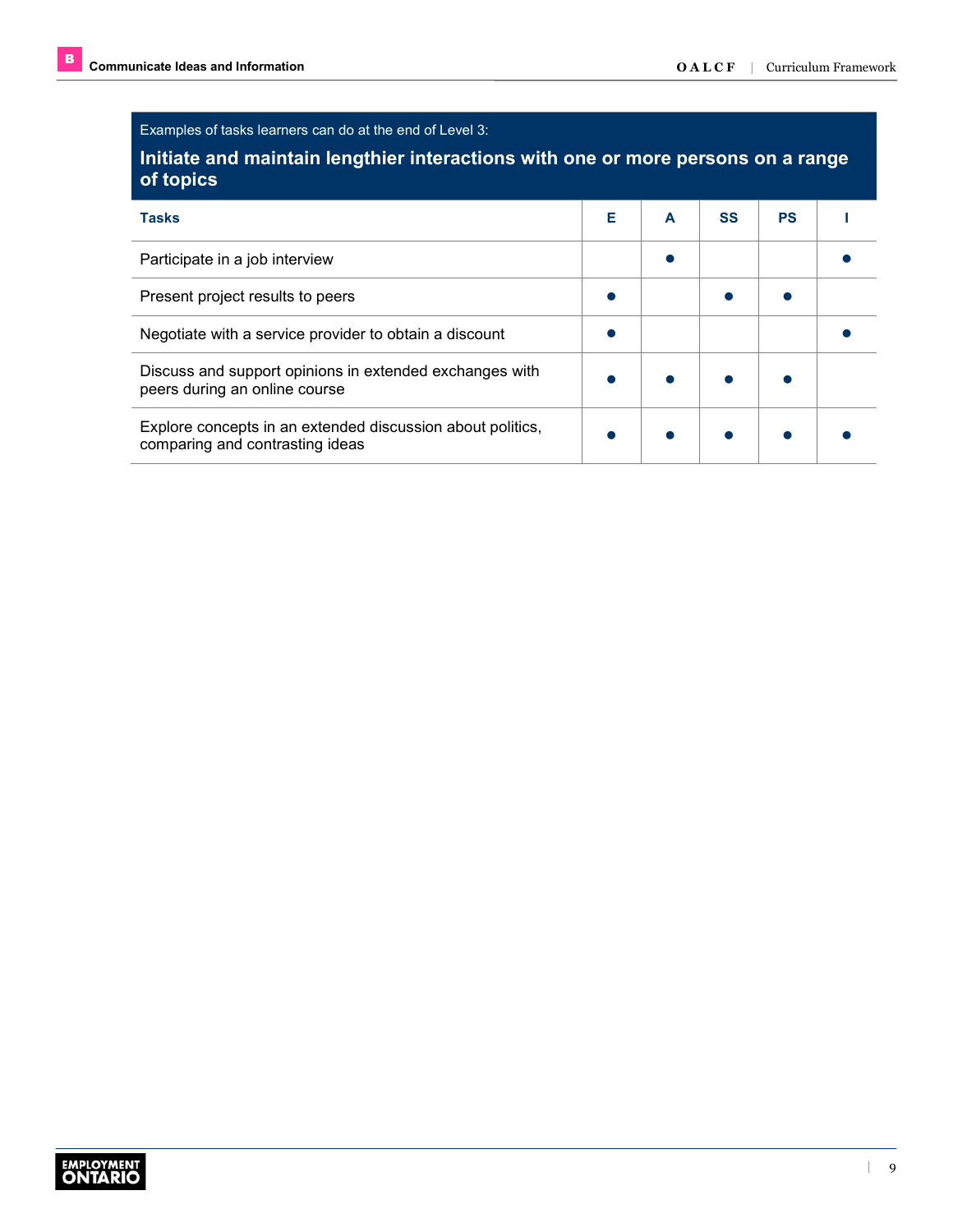**B2.1**

Competency B: **Communicate Ideas and Information**



Task Group B2: **Write continuous text** Level **1** and the continuous text **Level 1** and the continuous text **1** and the continuous text **1** 



## At this level, learners: Write brief texts to convey simple ideas and factual information

| <b>Performance Descriptors</b>                       | <b>Task Descriptors</b>                  | <b>Text types:</b>                          |  |  |
|------------------------------------------------------|------------------------------------------|---------------------------------------------|--|--|
| The learner:                                         | Scope of task is limited                 | instructional,<br>descriptive,              |  |  |
| Writes simple texts to request,<br>remind, or inform | Addresses concrete, day-to-day<br>topics | narrative, and brief<br>informational texts |  |  |
| Conveys simple ideas and factual                     | Addresses a small, familiar audience     |                                             |  |  |
| information                                          | Is informal                              | <b>Examples:</b>                            |  |  |
| Demonstrates a limited<br>understanding of sequence  | Is up to a paragraph in length           | <b>Notes</b>                                |  |  |
| Uses sentence structure, upper and                   | Has a familiar context                   | <b>Brief emails</b>                         |  |  |
| lower case, and basic punctuation                    | Has a highly explicit purpose            | <b>Directions</b>                           |  |  |
| Uses highly familiar vocabulary                      |                                          | Instructions                                |  |  |
|                                                      |                                          | Text messages                               |  |  |

## Examples of tasks learners can do at the end of Level 1: **Write brief texts to convey simple ideas and factual information**

| <b>Tasks</b>                                         | Е | A | <b>SS</b> | <b>PS</b> |  |
|------------------------------------------------------|---|---|-----------|-----------|--|
| Write a reminder note about upcoming plans           |   |   |           |           |  |
| Write a thank you note                               |   |   |           |           |  |
| Write a brief email to request information           |   |   |           |           |  |
| Write a telephone message                            |   |   |           |           |  |
| Write instructions to describe a simple procedure    |   |   |           |           |  |
| Send a text message with directions to a destination |   |   |           |           |  |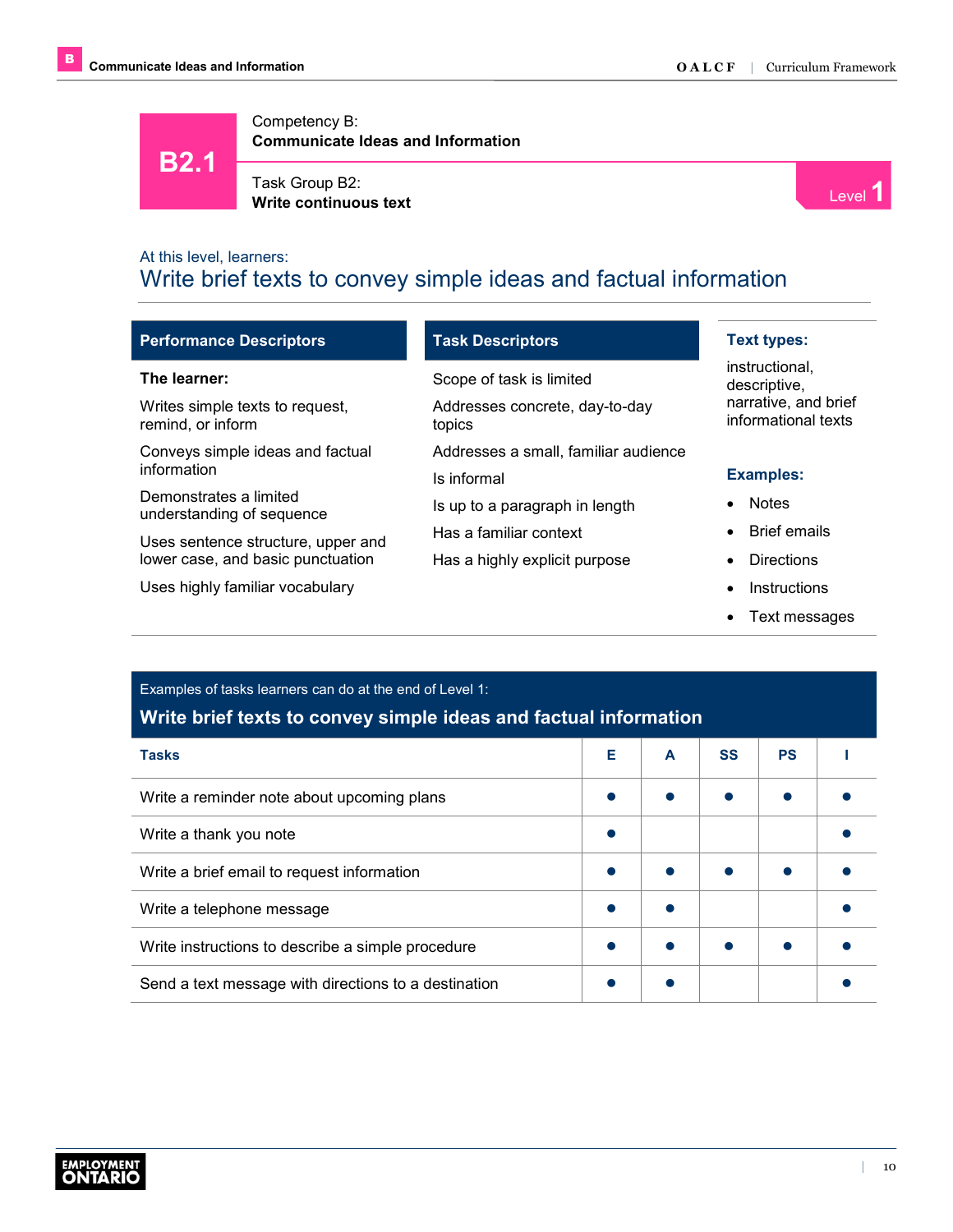**B2.2**

Competency B: **Communicate Ideas and Information**

Task Group B2: **Write continuous text**



# At this level, learners: Write texts to explain and describe information and ideas

| <b>Performance Descriptors</b>                                                   | <b>Task Descriptors</b>                                                              | <b>Text types:</b>                    |
|----------------------------------------------------------------------------------|--------------------------------------------------------------------------------------|---------------------------------------|
| The learner:                                                                     | Scope of task is clearly defined                                                     | instructional.<br>descriptive,        |
| Writes texts to explain or describe                                              | Content of writing is routine                                                        | narrative, and<br>informational texts |
| Conveys intended meaning on<br>familiar topics for a limited range of            | Addresses a familiar or unfamiliar<br>audience                                       |                                       |
| purposes and audiences                                                           | Requires a degree of formality, such                                                 | <b>Examples:</b>                      |
| Begins to sequence writing with<br>some attention to organizing                  | as appropriate tone                                                                  | Emails                                |
| principles (e.g. time, importance)                                               | Is one paragraph or longer                                                           | <b>Brief letters</b>                  |
| Connects ideas using paragraph<br>structure                                      | Requires organization to support the<br>message (e.g. sentence order,<br>paragraphs) | <b>Notices</b>                        |
| Uses a limited range of vocabulary<br>and punctuation appropriate to the<br>task | May include unfamiliar elements (e.g.<br>vocabulary, context, topic)                 |                                       |
| Begins to select words and tone<br>appropriate to the task                       |                                                                                      |                                       |
| Begins to organize writing to<br>communicate effectively                         |                                                                                      |                                       |

| Examples of tasks learners can do at the end of Level 2:<br>Write texts to explain and describe information and ideas |   |   |    |           |  |
|-----------------------------------------------------------------------------------------------------------------------|---|---|----|-----------|--|
| <b>Tasks</b>                                                                                                          | Е | A | SS | <b>PS</b> |  |
| Write a notice to advertise an event                                                                                  |   |   |    |           |  |
| Write an email to explain steps involved in a project                                                                 |   |   |    |           |  |
| Write a letter to request a refund for a product                                                                      |   |   |    |           |  |
| Write an email explaining why an extension is needed on an<br>assignment                                              |   |   |    |           |  |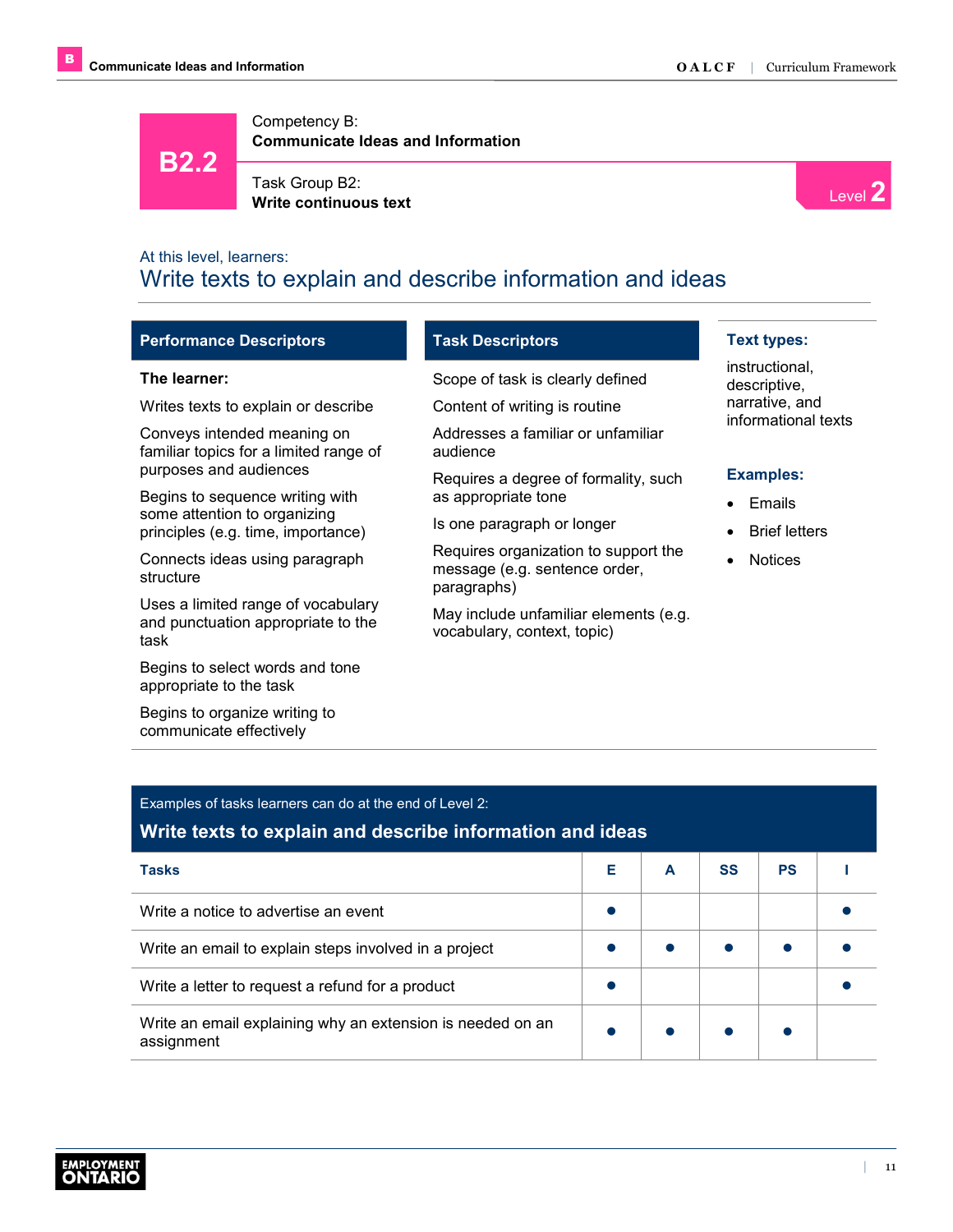**B2.3**

Competency B: **Communicate Ideas and Information**



Task Group B2:

**Write continuous text**



# At this level, learners: Write longer texts to present information, ideas, and opinions

| <b>Performance Descriptors</b>                                                                                                   | <b>Task Descriptors</b>                                                                                  | <b>Text types:</b>                           |
|----------------------------------------------------------------------------------------------------------------------------------|----------------------------------------------------------------------------------------------------------|----------------------------------------------|
| The learner:                                                                                                                     | Scope of task may not be clearly<br>defined                                                              | instructional.<br>descriptive,<br>narrative. |
| Writes texts to present information,<br>summarize, express opinions,<br>present arguments, convey ideas, or                      | Content of writing may be non-<br>routine                                                                | informational, and<br>persuasive texts       |
| persuade<br>Addresses a familiar and unfamiliar<br>Manages unfamiliar elements (e.g.<br>audience                                 |                                                                                                          | <b>Examples:</b>                             |
| vocabulary, context, topic) to<br>Uses conventions of formality, such<br>complete tasks<br>as tone, appropriate to the occasion, |                                                                                                          | Letters                                      |
| intent, and content<br>Selects and uses vocabulary, tone,<br>and structure appropriate to the task                               |                                                                                                          | Reports                                      |
| Organizes and sequences writing to<br>communicate effectively                                                                    | Is up to a few pages long<br>Requires organization to support the<br>message (e.g. paragraphs, headings, | Essays                                       |
| sub-headings)<br>Uses a variety of vocabulary,                                                                                   |                                                                                                          |                                              |
| structures, and approaches to<br>convey main ideas with supporting<br>details                                                    | May include unfamiliar elements (e.g.<br>vocabulary, context, topic)                                     |                                              |

May contain specialized vocabulary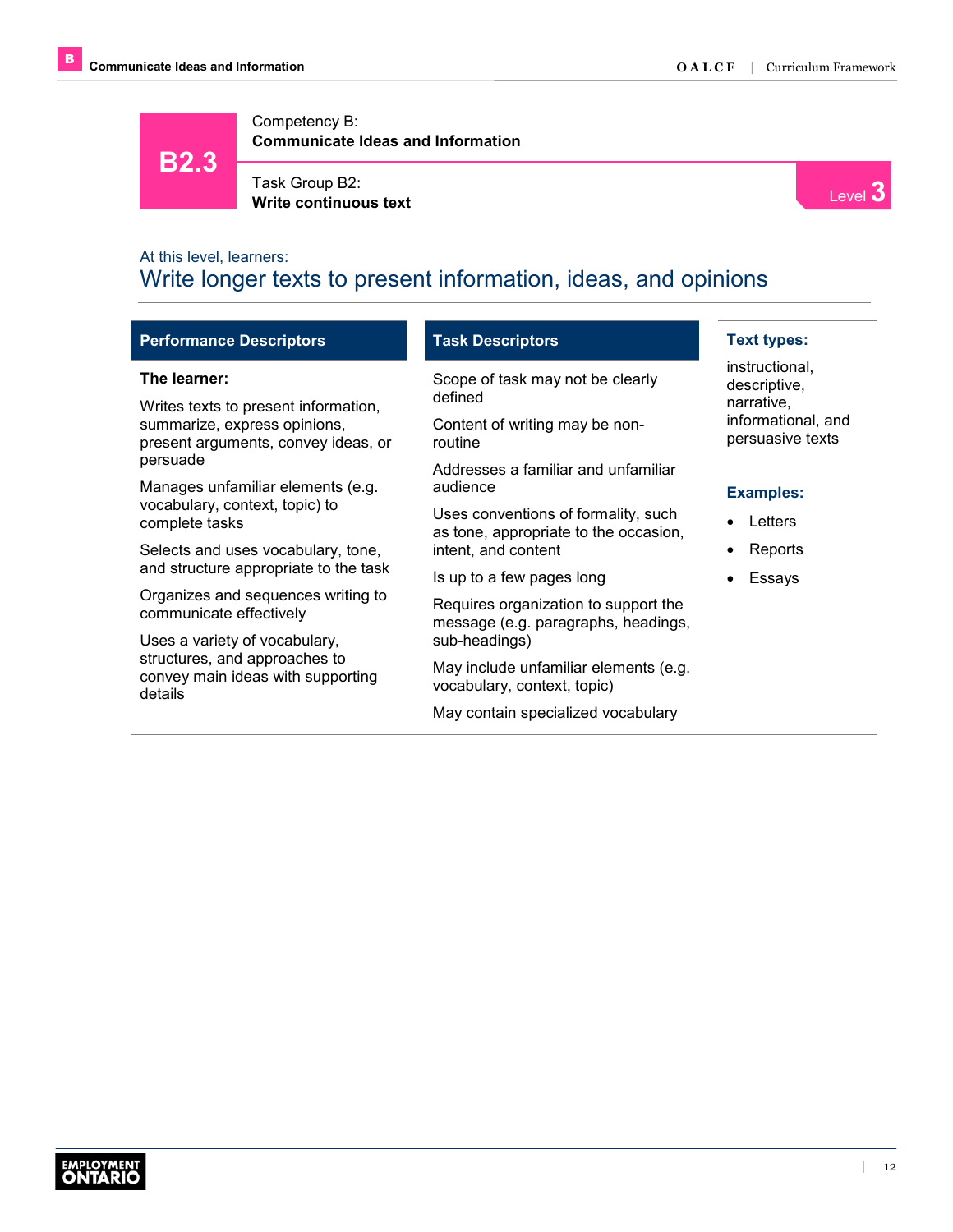| Examples of tasks learners can do at the end of Level 3:<br>Write longer texts to present information, ideas, and opinions |   |   |           |           |  |  |
|----------------------------------------------------------------------------------------------------------------------------|---|---|-----------|-----------|--|--|
| <b>Tasks</b>                                                                                                               | Е | A | <b>SS</b> | <b>PS</b> |  |  |
| Write a letter to a public official outlining concerns about<br>neighbourhood safety                                       |   |   |           |           |  |  |
| Write a summary to express an opinion on a topic                                                                           |   |   |           |           |  |  |
| Write an incident report describing the events leading up to an<br>accident                                                |   |   |           |           |  |  |
| Write a research essay                                                                                                     |   |   |           |           |  |  |
| Write a letter to a post-secondary institution to request<br>accommodations in the classroom                               |   |   |           |           |  |  |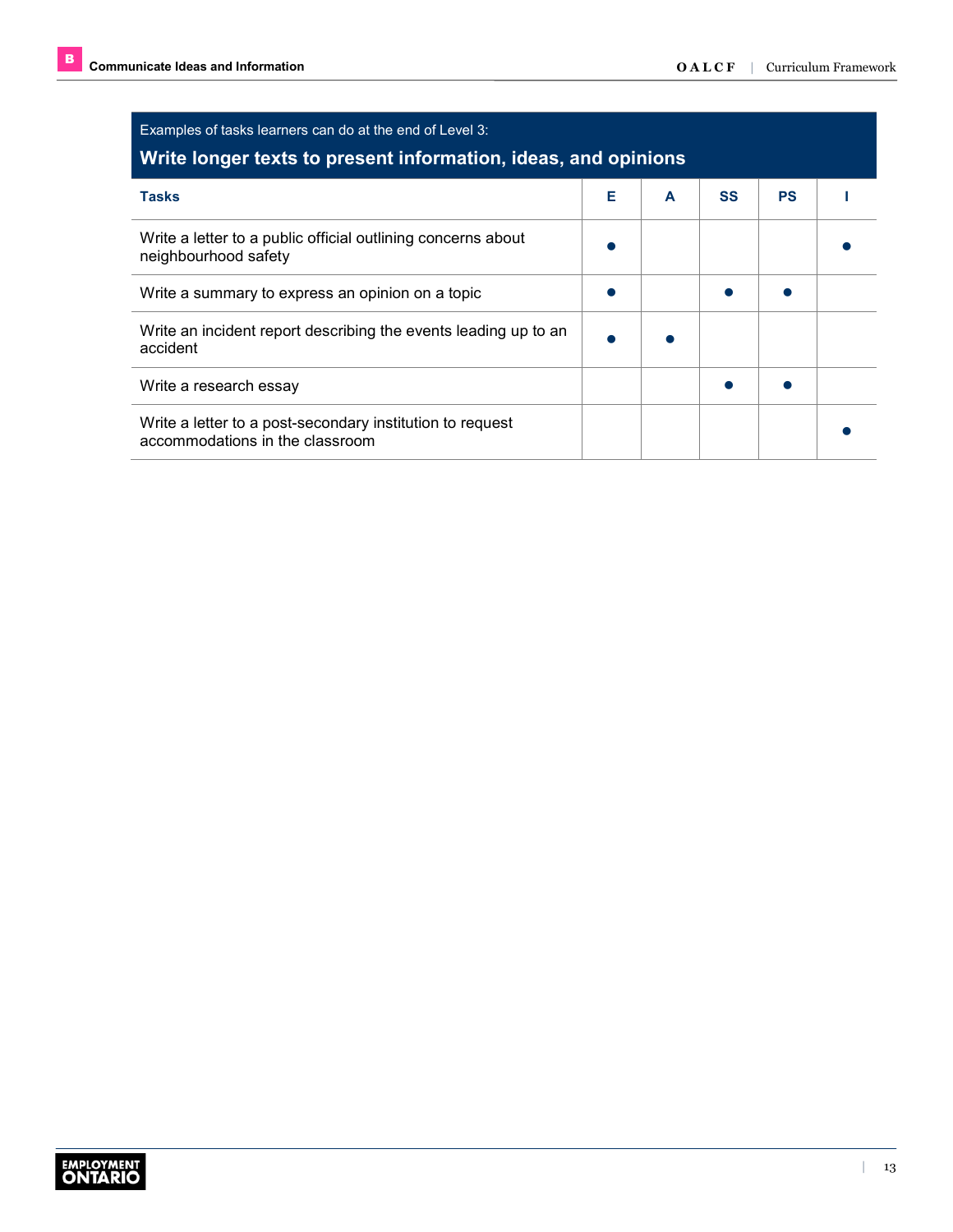



Task Group B3: **Complete and create documents** Level **1 Complete and create documents** 



# At this level, learners: Make straightforward entries to complete very simple documents Create very simple documents to display and organize a limited amount of information

|  | <b>Performance Descriptors</b> |
|--|--------------------------------|
|  |                                |

#### **To complete documents, the learner:**

Makes a direct match between what is requested and what is entered

Makes entries using familiar vocabulary

#### **To create documents, the learner:**

Follows conventions to display information in lists, labels, simple forms, signs (e.g. images support the message, text is legible)

Organizes lists to suit purpose (e.g. chronologically, alphabetically, numerically, sequentially)

Includes titles where required

Uses labels and headings to organize content

Presents text and numbers below one or more headings in lists

#### **Task Descriptors**

Scope of task is limited

Involves one document up to a page in length

Has a very simple format

Requires few entries

Contains clearly labeled entry fields

Entries require common, familiar vocabulary

Has a familiar context

Addresses concrete, day-to-day topics

Has a highly explicit purpose

Documents at this level may require entering up to one paragraph of text

## **Examples:**

- Lists
- Labels
- Simple forms
- Cheques
- **Signs**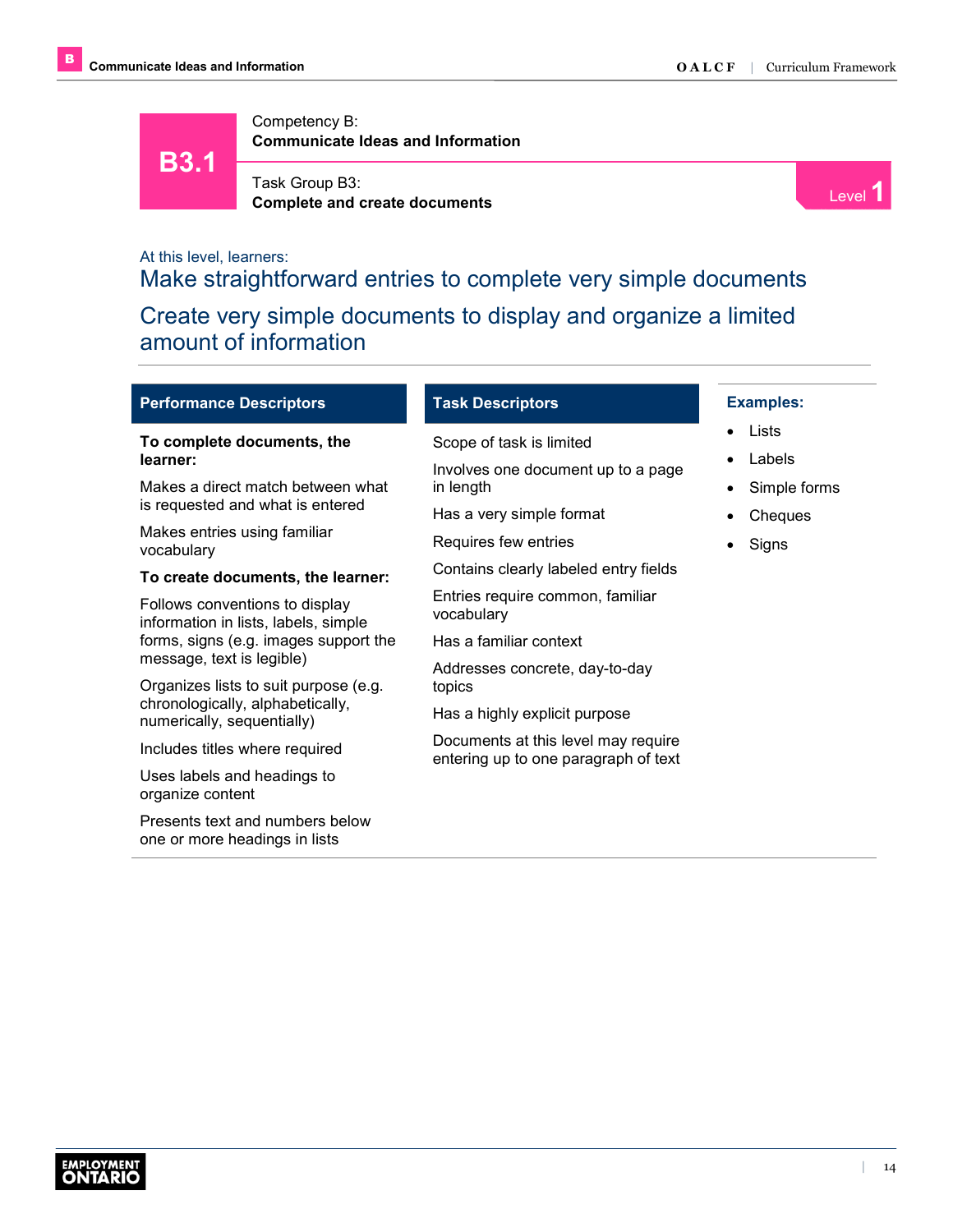Examples of tasks learners can do at the end of Level 1:

**Make straightforward entries to complete very simple documents**

**Create very simple documents to display and organize a limited amount of information**

| <b>Tasks</b>                                                      | Е | A | <b>SS</b> | <b>PS</b> |  |
|-------------------------------------------------------------------|---|---|-----------|-----------|--|
| Complete a simple personal information form                       |   |   |           |           |  |
| Record an appointment in an agenda or calendar                    |   |   |           |           |  |
| Write a cheque                                                    |   |   |           |           |  |
| Create a sign to inform visitors that an elevator is out of order |   |   |           |           |  |
| Write a "to do" list                                              |   |   |           |           |  |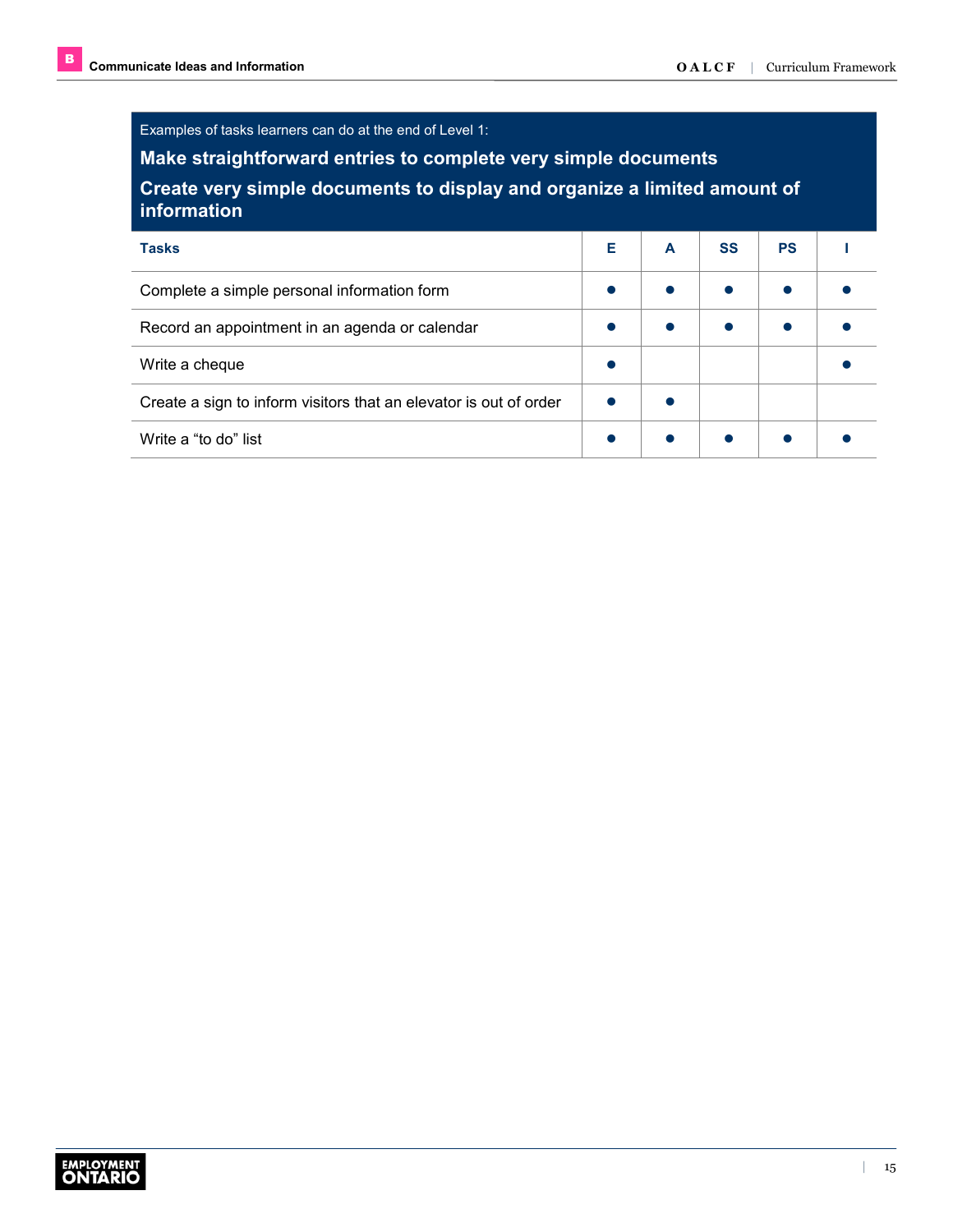

Task Group B3: **Complete and create documents**



At this level, learners:

Use layout to determine where to make entries in simple documents Create simple documents to sort, display, and organize information

| <b>Performance Descriptors</b> |
|--------------------------------|
|--------------------------------|

#### **The learner:**

May draw on additional simple sources, such as a list

#### **To complete documents, the learner:**

Uses layout to determine where to make entries

Begins to make some inferences to decide what information is needed, where and how to enter the information

Makes entries using a limited range of vocabulary

Follows instructions on documents

#### **To create documents, the learner:**

Follows conventions to display information in simple documents (e.g. use of font, colour, shading, bulleted lists)

Sorts entries into categories

Displays one or two categories of information organized according to content to be presented

Identifies parts of documents using titles, row and column headings, and labels

#### **Task Descriptors**

Scope of task is clearly defined

Involves one document up to two pages in length

Has a simple format

Requires multiple entries

May contain entry fields that are not clearly labeled

May include unfamiliar elements (e.g. vocabulary, context, topic)

Documents at this level may require entering a paragraph or more of text

#### **Examples:**

- Forms
- **Tables**
- Hand-drawn maps
- Floor plans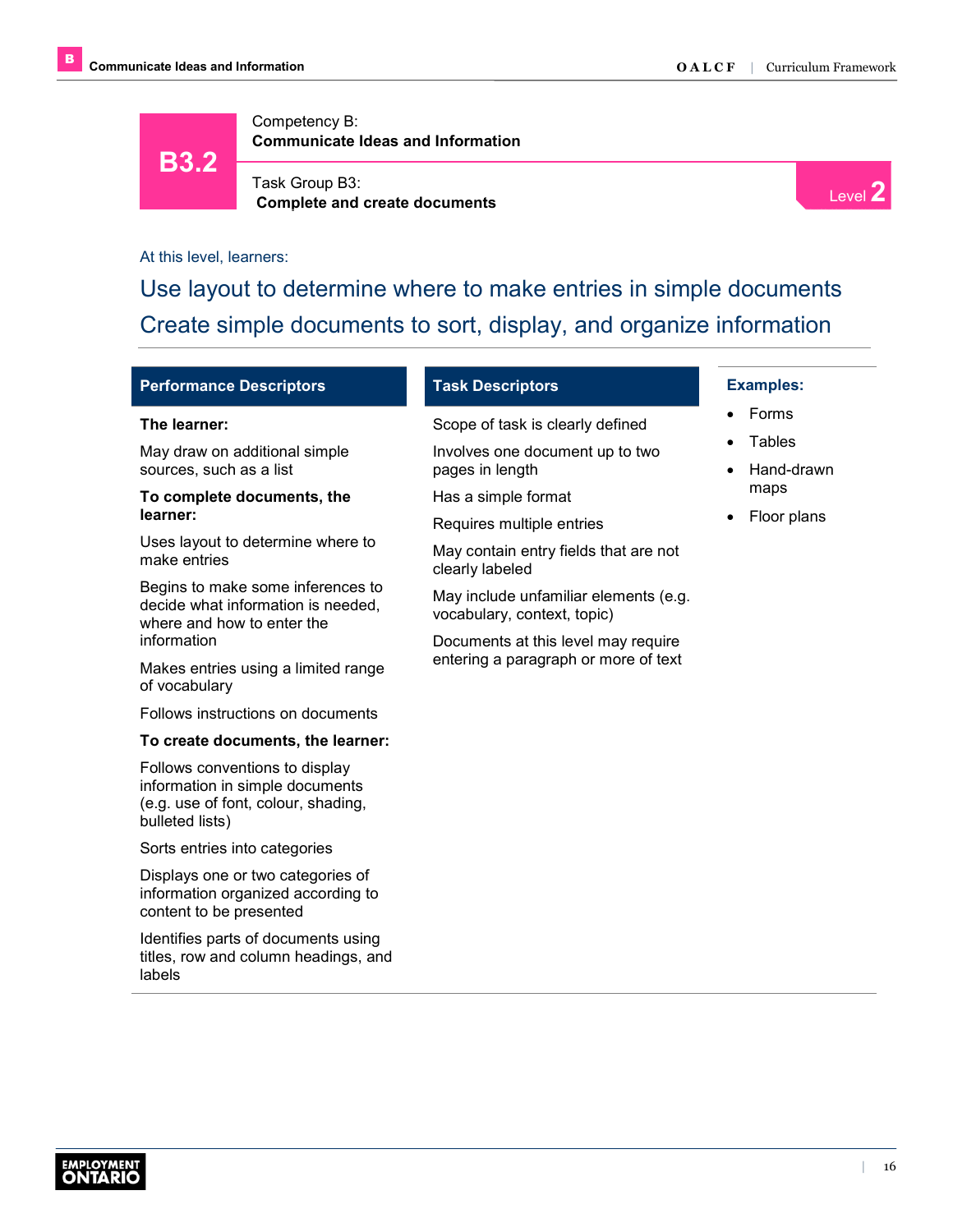| Examples of tasks learners can do at the end of Level 2:<br>Use layout to determine where to make entries in simple documents<br>Create simple documents to sort, display, and organize information |   |   |           |           |  |  |
|-----------------------------------------------------------------------------------------------------------------------------------------------------------------------------------------------------|---|---|-----------|-----------|--|--|
| <b>Tasks</b>                                                                                                                                                                                        | Е | A | <b>SS</b> | <b>PS</b> |  |  |
| Complete a job application form                                                                                                                                                                     |   |   |           |           |  |  |
| Book a hotel room online                                                                                                                                                                            |   |   |           |           |  |  |
| Complete a customer satisfaction survey                                                                                                                                                             |   |   |           |           |  |  |
| Draw a floor plan to figure out where to place furniture or<br>equipment                                                                                                                            |   |   |           |           |  |  |
| Create a table to compare products, supplies, or services                                                                                                                                           |   |   |           |           |  |  |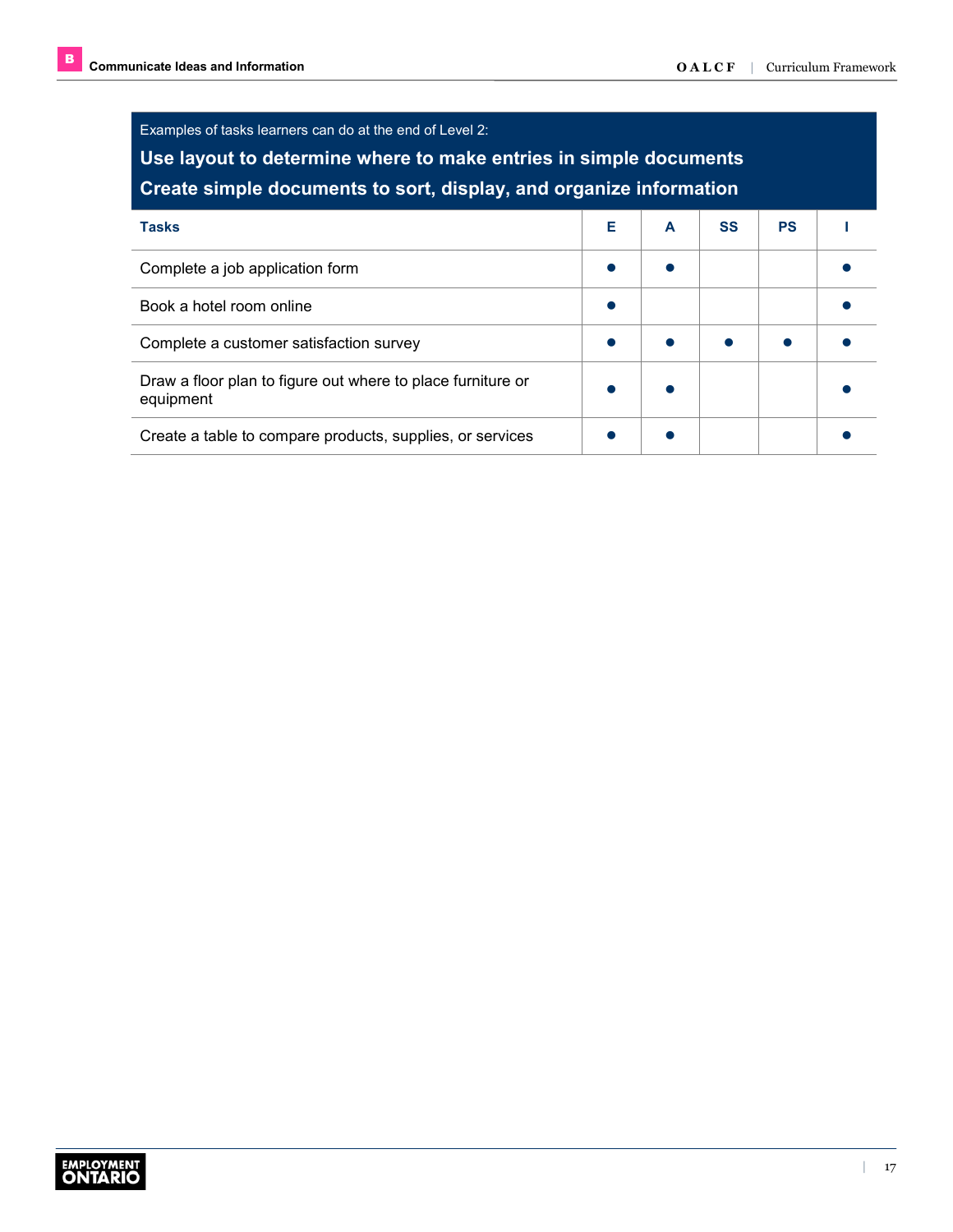



Level **3**

At this level, learners:

# Decide what, where, and how to enter information in somewhat complex documents

# Create more complex documents to sort, display, and organize information

#### **Performance Descriptors**

#### **The learner:**

Draws from multiple sources as required (e.g. other documents and texts)

Manages unfamiliar elements (e.g. vocabulary, context, topic) to complete the task

#### **To complete documents, the learner:**

Uses layout to determine where to make entries

Makes inferences to decide what, where, and how to enter information

#### **To create documents, the learner:**

Follows conventions to display information in more complex documents (e.g. use of abbreviations, symbols)

Sorts entries into categories and subcategories

Displays many categories of information

Organizes information in a variety of ways

Identifies parts of documents using titles, row and column headings, subheadings, and labels

#### **Task Descriptors**

Scope of task may not be clearly defined

May involve more than one document; documents can vary in length

Uses a somewhat complex format

Requires multiple entries

Contains entry fields that are not clearly labeled

Contains sub-headings or subparts

May include unfamiliar elements (e.g. vocabulary, context, topic)

May contain specialized vocabulary

Documents at this level may require entering a paragraph or more of text

#### **Examples:**

- Forms
- **Tables**
- **Timelines**
- Flow charts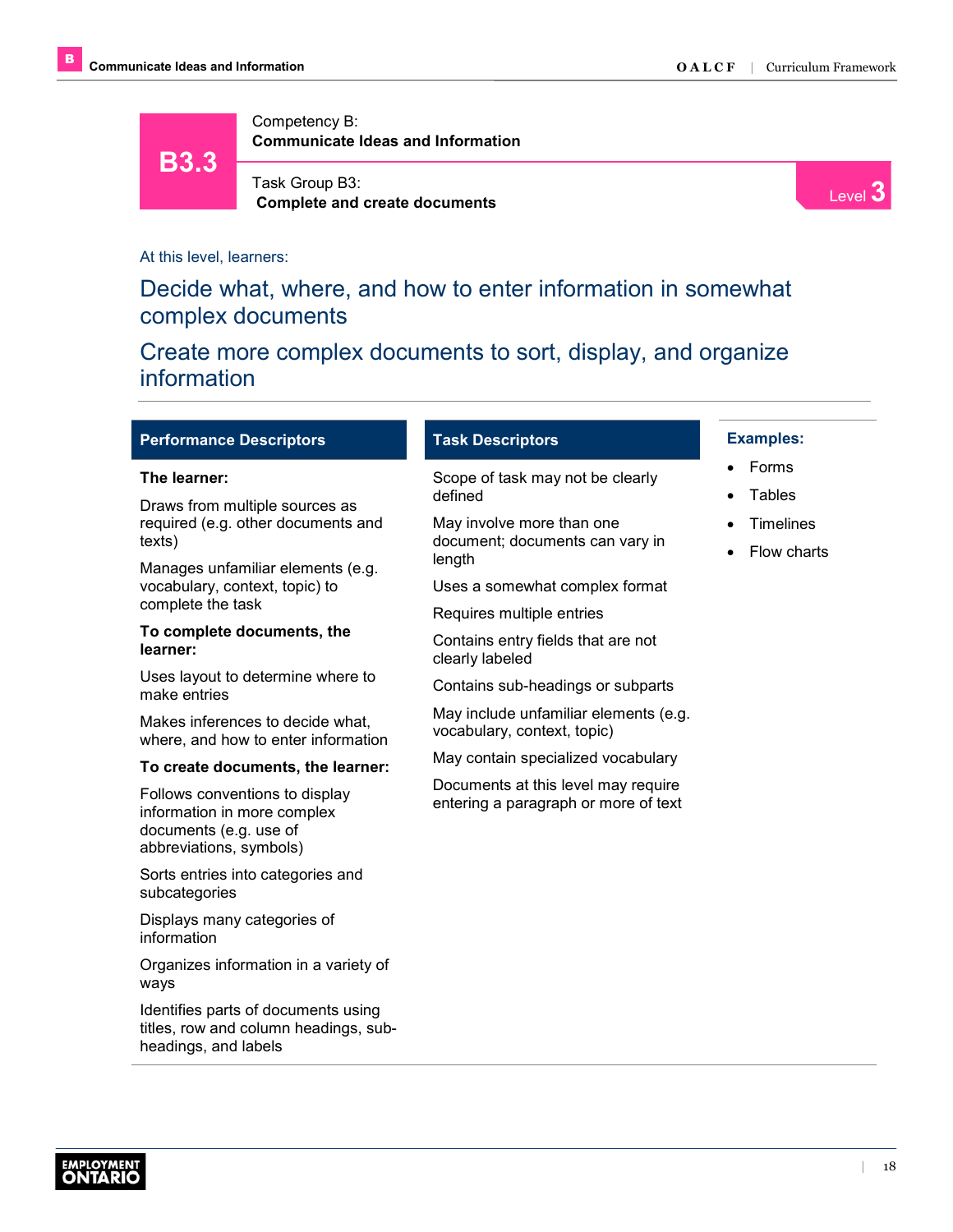Examples of tasks learners can do at the end of Level 3:

## **Decide what, where, and how to enter information in somewhat complex documents**

## **Create more complex documents to sort, display, and organize information**

| <b>Tasks</b>                                                                        | Е | A | <b>SS</b> | <b>PS</b> |  |
|-------------------------------------------------------------------------------------|---|---|-----------|-----------|--|
| Complete an Employment Insurance application form                                   |   |   |           |           |  |
| Fill out a student loan application                                                 |   |   |           |           |  |
| Complete or create a budget template with sub-categories for<br>expenses and income |   |   |           |           |  |
| Create a flow chart to identify the steps for achieving a goal                      |   |   |           |           |  |
| Create a multi-phase product or production schedule                                 |   |   |           |           |  |
| Create a reference list of resources used to write an essay                         |   |   |           |           |  |
| Create a scale drawing for a front yard landscaping project                         |   |   |           |           |  |